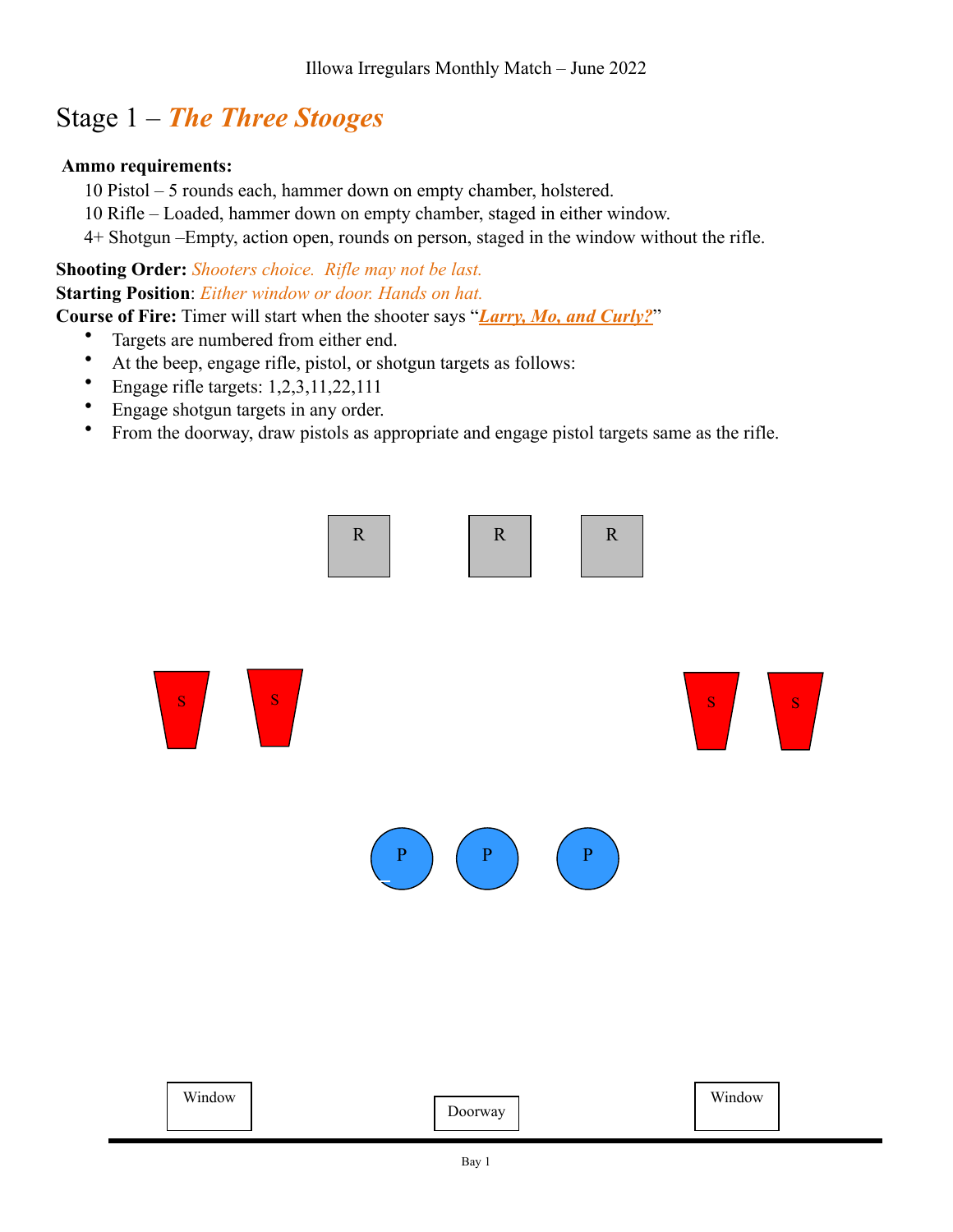# Stage 2 – *Three wise monkeys*

### **Ammo requirements:**

- 10 Pistol 5 rounds each, hammer down on empty chamber, holstered.
- 10 Rifle Loaded, hammer down on empty chamber, staged in either window.
- 4+ Shotgun –Empty, action open, rounds on person, staged the window without the rifle.

### **Shooting Order:** *Shooters choice. Rifle must not be last.* **Starting Position**: *Either of the windows or door. Both hands touching gun(s).* **Course of Fire:** Timer will start when the shooter says "*See no evil, hear no evil, speak no evil!*"

- Targets are numbered from either end.
- Pistol: From the doorway, engage targets as follows: Starting from either end. 11, 22, 33, 2, 1, 2, 3.
- Rifle: Engage rifle targets same as pistols.
- Shotgun: Engage shotgun targets in any order.

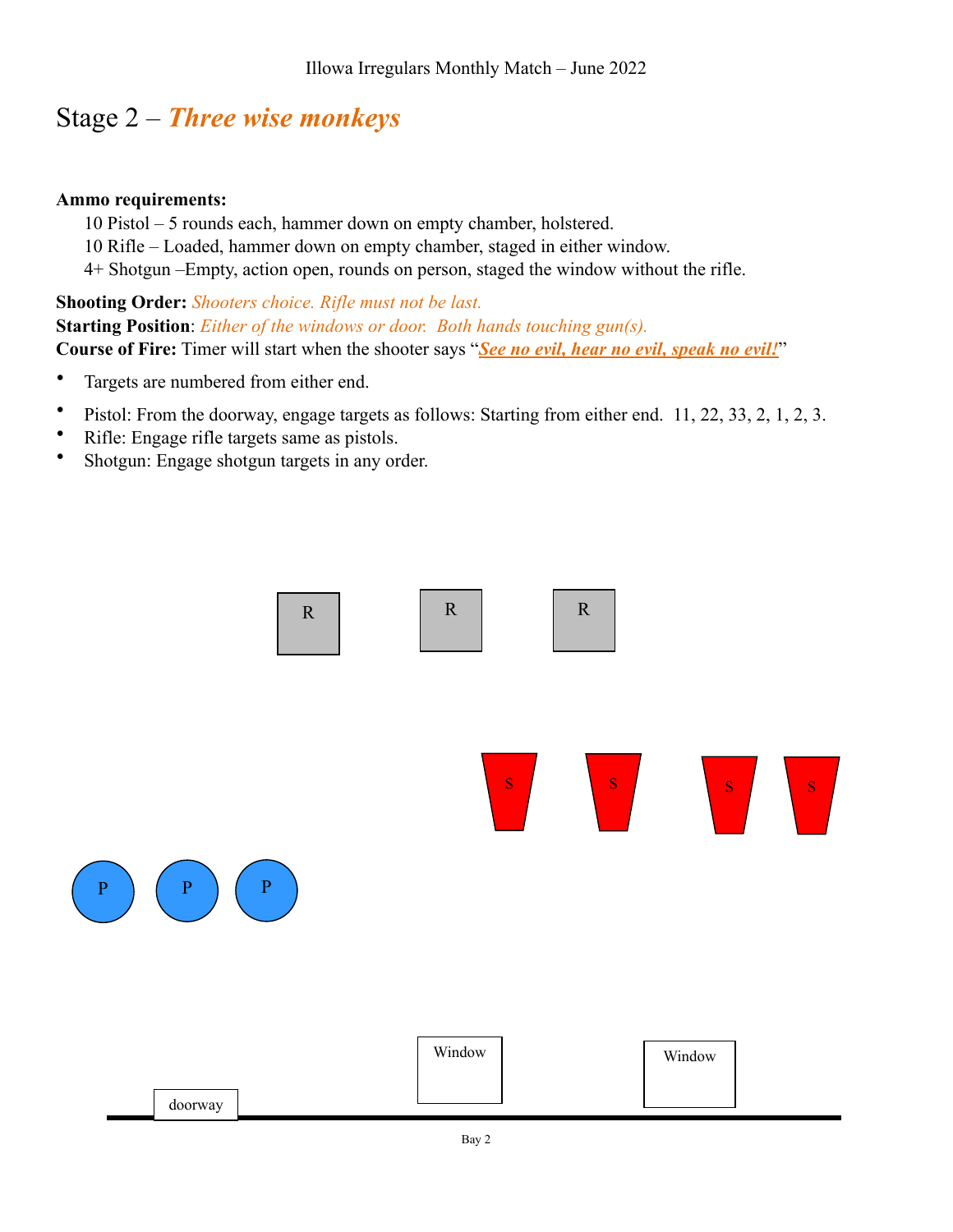# Stage 3 – *Rock, Paper, Scissors*

#### **Ammo requirements:**

10 Pistol – 5 rounds each, hammer down on empty chamber, holstered.

10 Rifle – Loaded, hammer down on empty chamber, staged in window.

4+ Shotgun –Empty, action open, rounds on person, staged in window.

**Shooting Order:** *Shooters choice. Rifle must not be last.* **Starting Position**: *Either window or door. Standing in SASS default.* **Course of Fire:** Timer will start when the shooter says "*Paper wraps Rock!*"

- Targets are numbered from either end.
- Pistol: From either the doorway, or the window, engage targets as follows: 1, 2, 1, 3, 1 from either end, then repeat from either end.
- Rifle: Engage rifle targets same as pistols.
- Shotgun: Engage shotgun targets in any order.

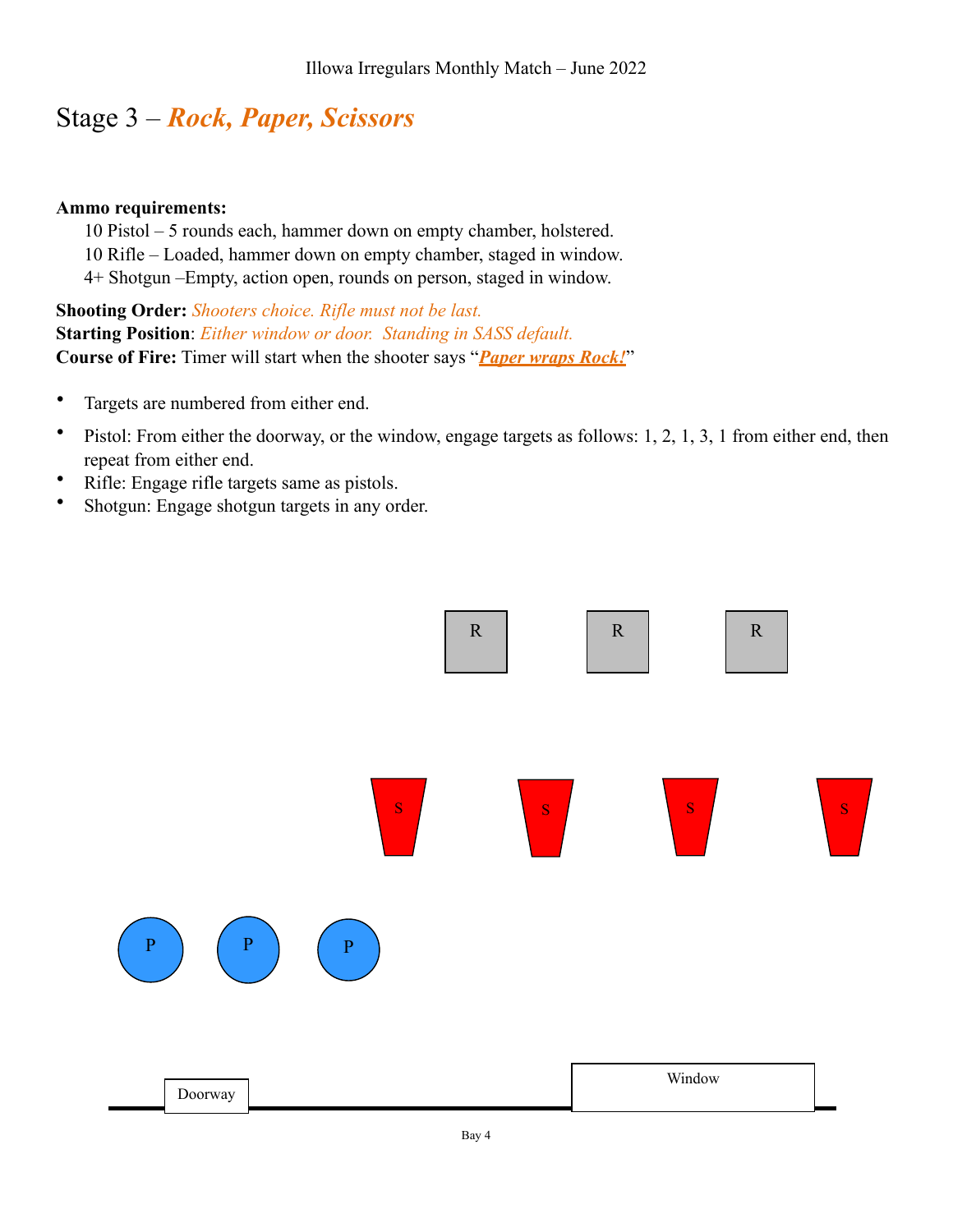### Stage 4 – *Stage 4 Three's a crowd*

#### **Ammo requirements:**

- 10 Pistol 5 rounds each, hammer down on empty chamber, holstered.
- 10 Rifle Loaded, hammer down on empty chamber, staged in either window.
- 2+ Shotgun –Empty, action open, rounds on person, staged in the window without the rifle.

**Shooting Order:** *Shooters choice. Rifle must not be last.* **Starting Position**: Standing at any shooting position with hands pushing door or window frame.

**Course of Fire:** Timer will start when the shooter says "*Give me some room!*"

- Targets are numbered from either end.
- Pistol: From either doorway, engage targets as follows: 22, 1, 2, 3 then repeat. Yes you can repeat as 22, 3,2,1!
- Rifle: Engage rifle targets same as the pistols.
- Shotgun: Engage shotgun targets in any order.

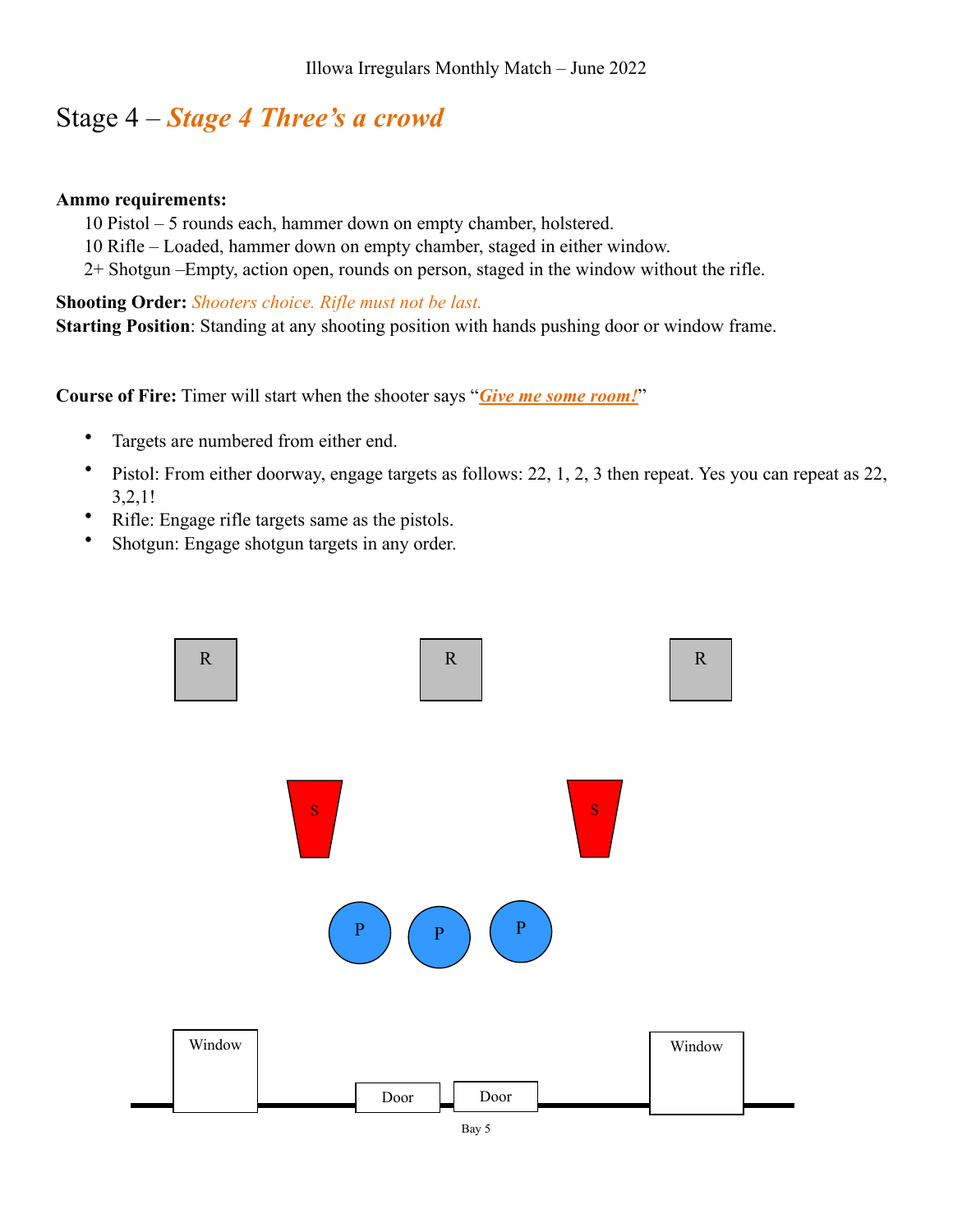# Stage 5 – *Stage 5 Primary Colors*

#### **Ammo requirements:**

10 Pistol – 5 rounds each, hammer down on empty chamber, holstered.

10 Rifle – Loaded, hammer down on empty chamber, staged in either window, or on table in doorway.

4+ Shotgun –Empty, action open, rounds on person, staged on table in doorway.

**Shooting Order:** *Shooters choice. Rifle must not be last.*

**Starting Position**: Standing at window or doorway. Hands touching belt buckle. **Course of Fire:** Timer will start when the shooter says "*Red, Yellow, and Blue!*"

- Targets are numbered from either end.
- Pistol: From window, engage targets as follows: 1, 3, 1, 3, 2 from either end. Repeat. Yes you can repeat as 3, 1, 3, 1, 2!
- Rifle: Engage rifle targets same as pistols.
- Shotgun: Engage shotgun targets in any order.